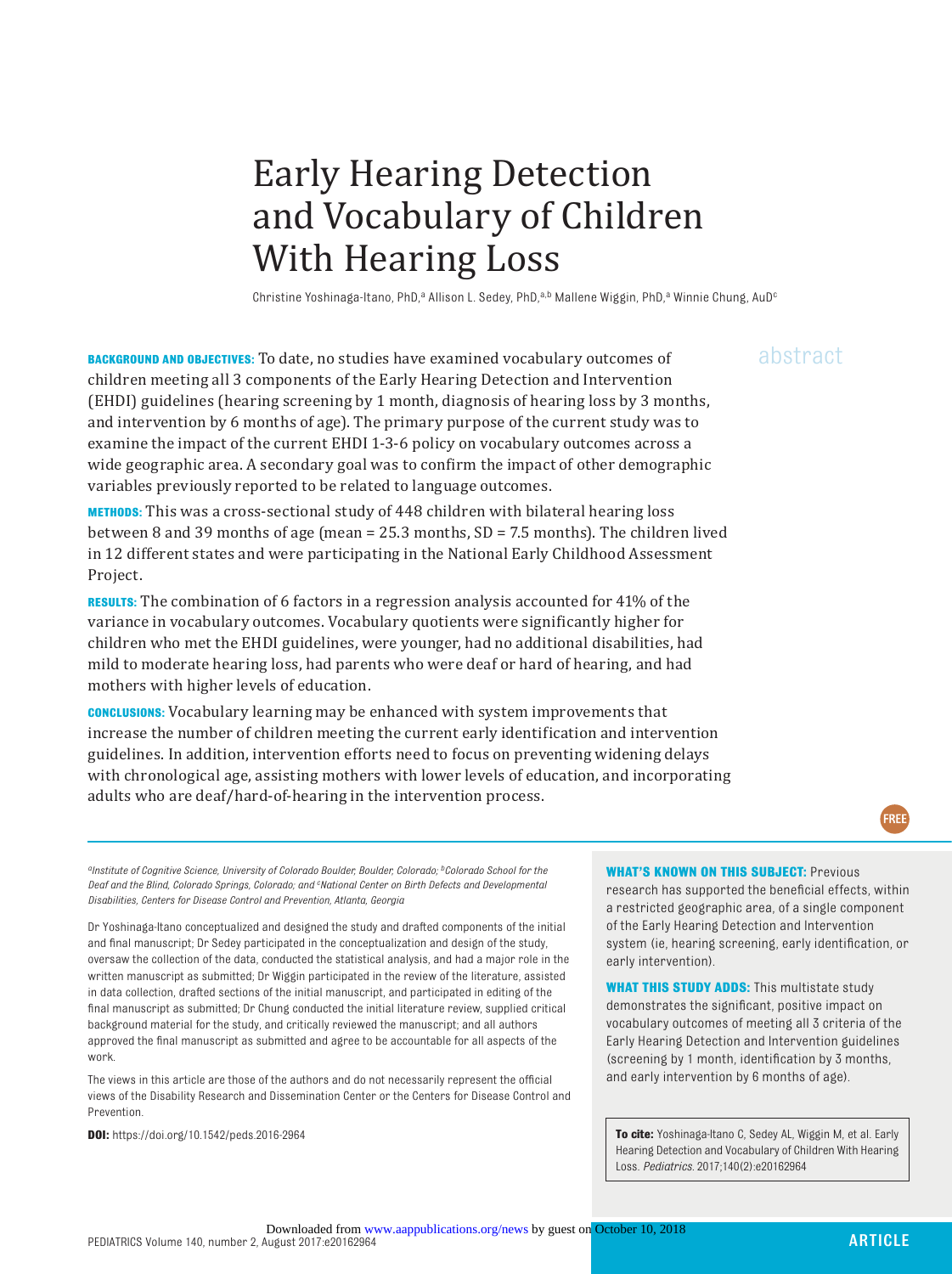Significant delays in language acquisition are consistently reported for children who are deaf or hard of hearing. [1](#page-8-0)–[3](#page-8-1) Universal newborn hearing screening (UNHS) and programs based on the Early Hearing Detection and Intervention (EHDI) guidelines were established in the United States to expedite diagnosis and treatment of hearing loss with the hope of mitigating these delays. The Joint Committee on Infant Hearing has recommended universal hearing screening by 1 month of age, diagnosis of hearing loss by 3 months of age, and enrollment in early intervention by 6 months of age. [4](#page-8-2) These recommendations are commonly referred to as the EHDI 1-3-6 guidelines.

Recent epidemiologic cohort studies conducted in England and Australia have reported better language outcomes for children born in areas of the country or during years in which UNHS had been implemented compared with cohorts of children born before UNHS,[5](#page-8-3),[6](#page-8-4) with long-term benefits in reading ability also reported. [7](#page-8-5) Comparing a group screened at birth with those who received a behavioral screen at 9 months of age, researchers in the Netherlands reported better scores on a qualityof-life measure for the UNHS group but no significant group differences in language outcomes. [8](#page-8-6) This may be because the UNHS group received amplification at the relatively late mean age of 15.7 months. In the United States, researchers have reported more favorable language outcomes for children whose hearing loss was identified earlier,<sup>9</sup> who received hearing aids earlier,<sup>[3](#page-8-1)</sup> or who began intervention services at an earlier age. [10](#page-8-8),[11](#page-8-9) Collectively, the majority of previous research has supported the beneficial effects of early identification and intervention. However, many of these studies were conducted within a restricted geographic area and/or included an

**TABLE 1** Number of Participants From Each NECAP State

| State of Residence | No. of Participants |  |  |
|--------------------|---------------------|--|--|
| Arizona            | 78                  |  |  |
| California         | 37                  |  |  |
| Florida            | 8                   |  |  |
| Idaho              | 88                  |  |  |
| Indiana            | 41                  |  |  |
| Maine              | 14                  |  |  |
| North Dakota       | 8                   |  |  |
| Oregon             |                     |  |  |
| Texas              | 66                  |  |  |
| Utah               | 55                  |  |  |
| Wisconsin          | 32                  |  |  |
| Wyoming            | 20                  |  |  |

age of confirmation of hearing loss within the "early" group that was relatively late by today's standards, and in all studies, grouping was based on only a single component of the EHDI program (screening, identification, or intervention).

To date, no studies have reported vocabulary or other language outcomes of children meeting all 3 components of the EHDI guidelines. The primary purpose of this study was to examine the impact of the current EHDI 1-3-6 guidelines on vocabulary outcomes across a wide geographic area. A secondary goal was to confirm the impact of other demographic variables (chronological age, additional disabilities, degree of hearing loss, presence of an adult who is deaf or hard of hearing in the home, and mother's level of education) previously reported to be related to language outcomes.

# **Methods**

# **Participants**

This was a cross-sectional study of 448 children with bilateral, prelingual hearing loss between 8 and 39 months of age (mean =  $25.3$  months,  $SD = 7.5$  months). All of the children were participating in the National Early Childhood Assessment Project (NECAP). This project, supported by the Centers for Disease Control and Prevention, is a multistate effort to examine developmental outcomes

of young children with hearing loss. Participants lived in 12 different states (see Table 1).

Participants included children with (18%) and without (82%) additional disabilities judged by their parents and/or early interventionists to interfere with speech and/or language development. Cognitive impairment was reported in 58% of those who had additional disabilities (see Table 2). The primary written language used in the home was English (88%) or Spanish (12%). The communication modes used with the children and additional demographic characteristics are summarized in Table 3.

Information regarding hearing loss (onset, degree, and amplification) is presented in Table 4. Preliminary analyses found that independent variable effects were significantly different for children with auditory neuropathy spectrum disorder (ANSD) compared with those without ANSD. The small number of children with ANSD (*n* = 26) prevented adequately exploring or controlling for these differences, so these children were not included in this study.

The participants' hearing loss was confirmed through diagnostic audiologic testing at a mean age of 4.1 months. All children were enrolled in an early intervention program (mean age of enrollment = 7.0 months). Slightly over half of the participants (58%) met the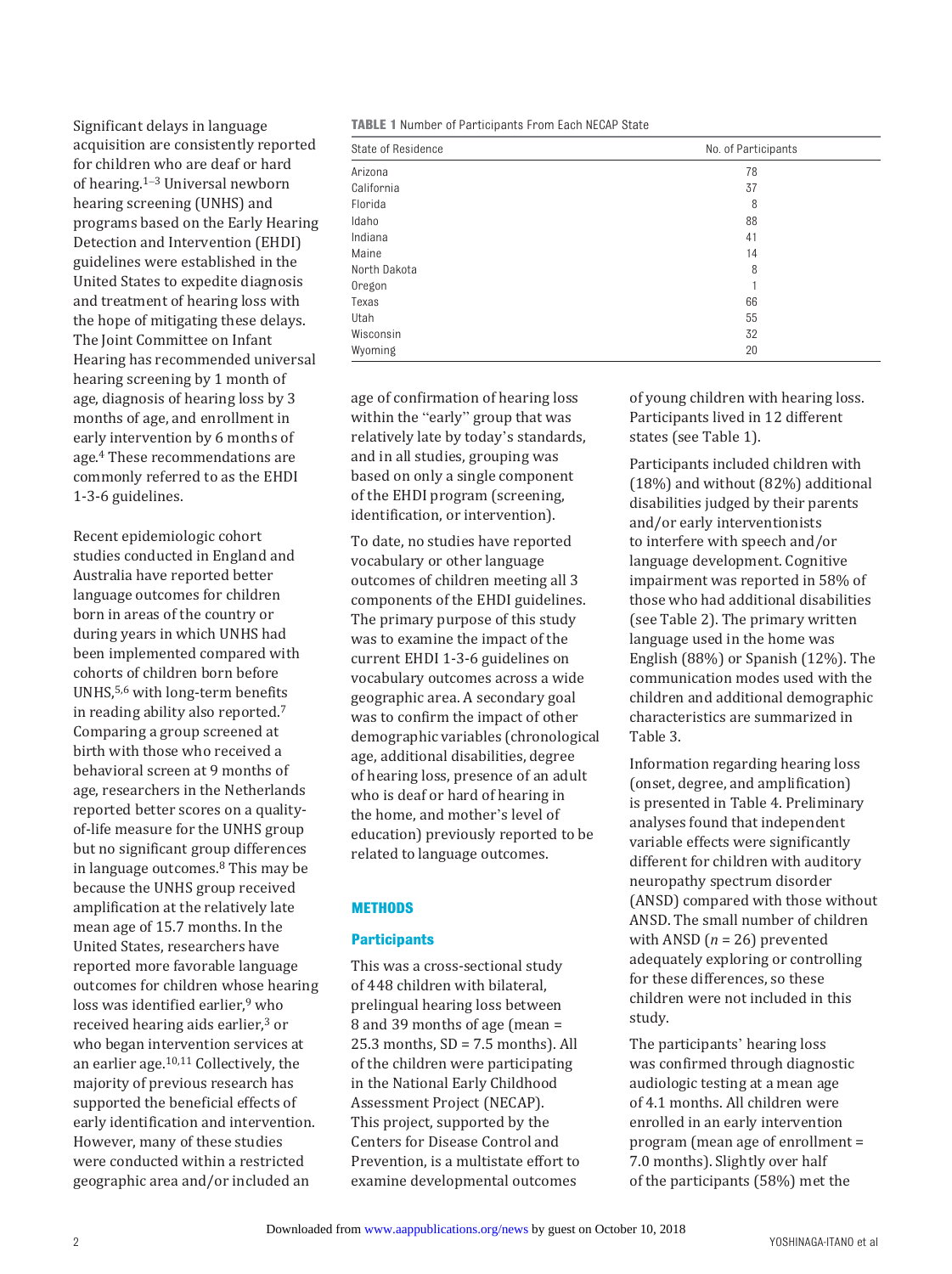1-3-6 guidelines. Of the 258 children who met the 1-3-6 guidelines, 58% also met a stricter 1-2-3 criteria (screening by 1 month of age, identification by 2 months of age, and intervention by 3 months of age).

All of the children participating in the NECAP who met the participant criteria are included in the study. Although it is unknown to what extent the eligible population of each participating intervention program were invited and agreed to participate in the NECAP, the demographics of this sample are consistent with the Gallaudet Research Institute national survey of 37828 students who are deaf or hard of hearing in terms of sex, ethnicity, primary language at home, degree of hearing loss, type of amplification, and communication mode used by the family. [12](#page-8-10) Compared with the Gallaudet results, this sample included a smaller percentage of children who were African American (5% vs 16%), a higher percentage of children who had a parent who was deaf and/or hard of hearing (17% vs 9%), and a smaller percentage of children with additional disabilities (18% vs 39%). This is not surprising because, initially, only children without additional disabilities were included in the current study. Additionally, the Gallaudet national survey included students through 12th grade, allowing more time for additional special needs to be identified.

This project was approved by the Institutional Review Board at the University of Colorado Boulder. All families provided written informed consent.

## **Procedures**

The participants' expressive vocabulary was measured by using the MacArthur-Bates Communicative Development Inventories. [13](#page-8-11) This norm-referenced assessment has been extensively validated with

**TABLE 2** Additional Disabilities and Percentage of Occurrence (Based on the 81 Children Who Were Reported to Have One or More Additional Disabilities Thought to Impact Speech and/or Language Development)

| Disability                  | Percentage of Participants |  |  |
|-----------------------------|----------------------------|--|--|
| Cognitive                   | 58                         |  |  |
| Motor                       | 44                         |  |  |
| Vision                      | 40                         |  |  |
| Brain damage                | 12                         |  |  |
| Cleft lip and/or palate     | 12                         |  |  |
| Seizures                    | 12                         |  |  |
| Cerebral palsy              | 11                         |  |  |
| Sensorimotor integration    | 9                          |  |  |
| <b>Balance</b>              |                            |  |  |
| Emotional and/or behavioral | 6                          |  |  |
| Autism spectrum disorder    | 4                          |  |  |
| <b>Other</b>                | 23                         |  |  |
|                             |                            |  |  |

Percentages total to more than 100% because some participants had more than 1 additional disability.

| Characteristic                              | Percentage of Participants |  |  |
|---------------------------------------------|----------------------------|--|--|
| Sex                                         |                            |  |  |
| Male                                        | 53                         |  |  |
| Female                                      | 47                         |  |  |
| Ethnicity                                   |                            |  |  |
| Non-Hispanic                                | 68                         |  |  |
| Hispanic                                    | 32                         |  |  |
| Race                                        |                            |  |  |
| White                                       | 87                         |  |  |
| African American                            | 5                          |  |  |
| Asian                                       | 3                          |  |  |
| Native American                             | $\overline{2}$             |  |  |
| Other                                       | 3                          |  |  |
| Communication mode used with the child      |                            |  |  |
| Primarily spoken language                   | 74                         |  |  |
| Spoken language only                        | 30                         |  |  |
| Spoken language with occasional use of sign | 44                         |  |  |
| language                                    |                            |  |  |
| Sign language and spoken language           | 22                         |  |  |
| Sign language only                          | 4                          |  |  |
| Hearing status of the parent                |                            |  |  |
| Both parents hearing                        | 83                         |  |  |
| One or both parents deaf and/or hard of     | 17                         |  |  |
| hearing <sup>a</sup>                        |                            |  |  |
| Mother's highest educational degree         |                            |  |  |
| Less than bachelor's degree                 | 71                         |  |  |
| Less than high school                       | 13                         |  |  |
| High school                                 | 38                         |  |  |
| Vocational                                  | 8                          |  |  |
| Associate's                                 | 12                         |  |  |
| Bachelor's degree or higher                 | 29                         |  |  |
| Bachelor's                                  | 22                         |  |  |
| Graduate                                    | $\overline{7}$             |  |  |

<sup>a</sup> Of the parents who were deaf or hard of hearing, approximately half used sign language when communicating with their child.

typically developing children<sup>[14](#page-8-12),15</sup> as well as those with a variety of different disabilities,<sup>16,[17](#page-8-15)</sup> including hearing loss. [18](#page-8-16)[,19](#page-8-17) Families in which the language of the home was Spanish completed the Spanish version of this

instrument. [20](#page-8-18) Expressive vocabulary ability was selected as the dependent variable because vocabulary size and rate of word learning are important predictors of later language and academic skills. [21,](#page-8-19)[22](#page-8-20)

3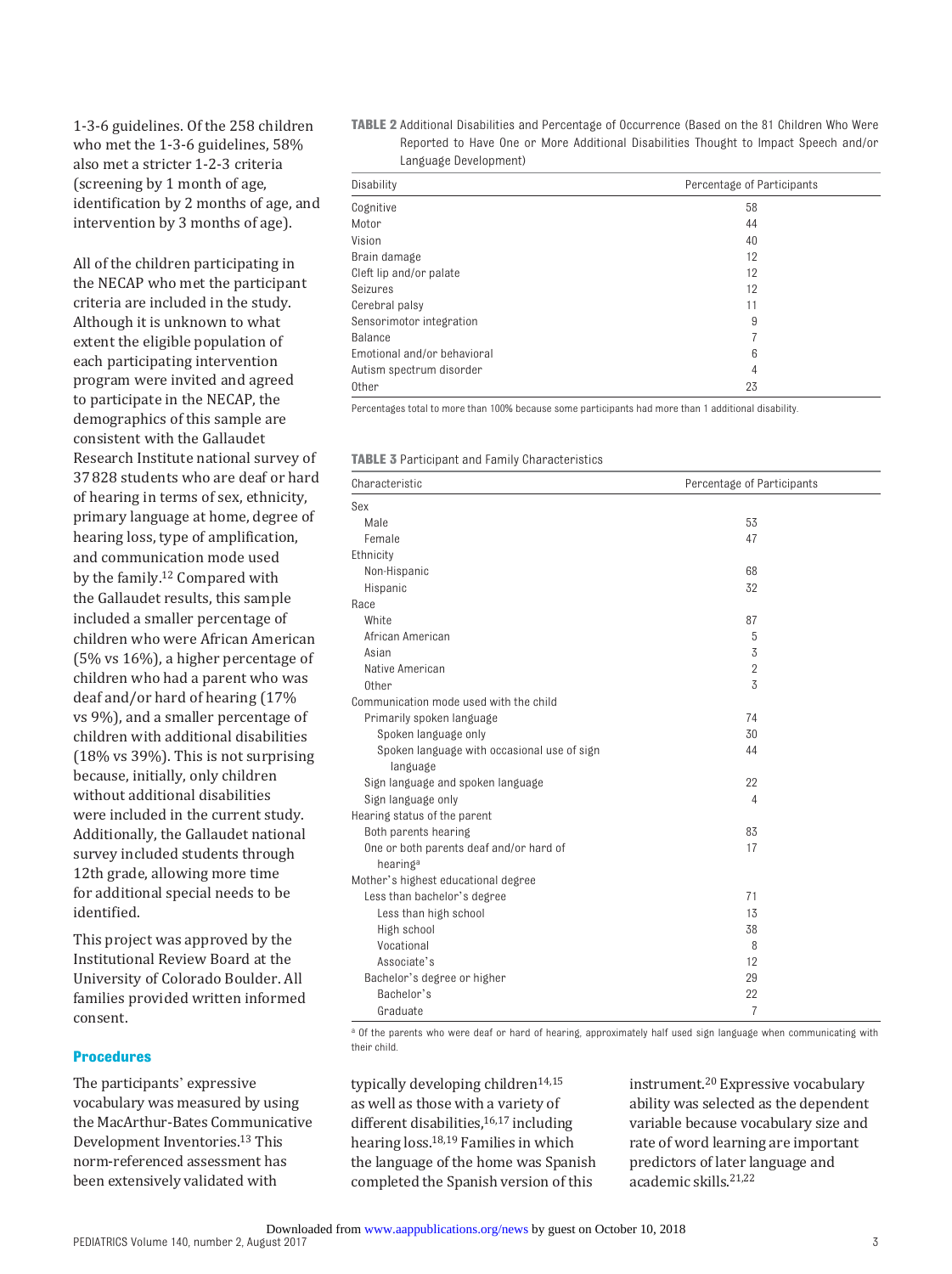**TABLE 4** Characteristics of the Participants' Hearing Loss

| Characteristic                   | Percentage of Participants |  |  |
|----------------------------------|----------------------------|--|--|
| Age of onset of hearing loss     |                            |  |  |
| Congenital                       | 90                         |  |  |
| Late onset (before 2 y of age)   | 6                          |  |  |
| Unknown                          | 4                          |  |  |
| Degree of hearing loss           |                            |  |  |
| Mild to moderate                 | 57                         |  |  |
| Mild (26-40 dB HL)               | 35                         |  |  |
| Moderate (41-55 dB HL)           | 22                         |  |  |
| Moderately severe to profound    | 43                         |  |  |
| Moderately severe (56-70 dB HL)  | 15                         |  |  |
| Severe (71-90 dB HL)             | 8                          |  |  |
| Profound (>90 dB HL)             | 20                         |  |  |
| Type of amplification            |                            |  |  |
| None                             | 11                         |  |  |
| Hearing aids                     | 68                         |  |  |
| Cochlear implant                 | 13                         |  |  |
| Bone conduction hearing aid      | 5                          |  |  |
| Hearing aid and cochlear implant | 3                          |  |  |

The degree of hearing loss was determined by using the better-ear pure tone average, that is, the average of hearing thresholds at 500, 1000, and 2000 Hz. HL, hearing level.

| <b>TABLE 5</b> Description of the Coding of the Independent Variables Included in the Regression Model |  |
|--------------------------------------------------------------------------------------------------------|--|
|--------------------------------------------------------------------------------------------------------|--|

| Independent Variable                             | Coding of Variable                       |  |  |
|--------------------------------------------------|------------------------------------------|--|--|
| Chronological age                                | Treated as a continuous variable in 1 mo |  |  |
|                                                  | increments                               |  |  |
| Disability status                                | $0 = no$ additional disabilities         |  |  |
|                                                  | $1$ = additional disabilities            |  |  |
| Adherence to the 1-3-6 EHDI guidelines           | $0 =$ does not meet                      |  |  |
|                                                  | $1 =$ meets                              |  |  |
| Adult who is deaf or hard of hearing in the home | $0 = not present$                        |  |  |
|                                                  | $1 = present$                            |  |  |
| Maternal level of education                      | $0 =$ less than a bachelor's degree      |  |  |
|                                                  | $1 =$ bachelor's degree and higher       |  |  |
| Degree of hearing loss                           | $0 =$ mild to moderate                   |  |  |
|                                                  | $1 =$ moderately severe to profound      |  |  |

In keeping with the administration instructions in the test manual for populations with language delays, the level of the inventory administered (Words and Gestures versus Words and Sentences) was determined on the basis of the interventionists' and/or caregivers' estimate of the child's vocabulary size rather than chronological age. [13](#page-8-11) For the participants in all but 1 state, the appropriate MacArthur-Bates inventory was given to the family by their early interventionist. In the remaining state, the inventory was mailed to the family's home. The MacArthur-Bates Communicative Development Inventories list a variety of early-developing words arranged in different semantic categories. The child's primary

caregiver was instructed to mark all of the words that his or her child produced spontaneously in spoken and/or sign language. The form was then reviewed by the child's early interventionist for completeness and accuracy and sent to the NECAP staff for scoring.

Scoring of all assessments was completed by 1 person and checked by a second person. Disagreements in scoring were corrected by consensus. Total raw scores were calculated by counting the number of words a child produced regardless of modality (spoken or signed). Raw scores were converted to vocabulary age scores by using the procedure described in the test manual. To examine each participant's expressive

vocabulary age score relative to his or her chronological age, vocabulary quotients (VQs) were calculated by dividing the child's vocabulary age by his or her chronological age and multiplying by 100. A VQ of 100 indicated that a child's vocabulary age was commensurate with his or her chronological age.

# All families and/or their interventionist completed a demographic form, which included information such as the caregivers' level of education. Audiologic records were used to determine the degree of hearing loss. For data analysis, the participants' demographic characteristics were categorized as detailed in Table 5.

#### **Results**

The mean VQ for the 448 children was 74.4 (SD = 20.3). When considering the 367 children with no additional disabilities, the mean VQ was 77.6 (SD = 19.7). For the 81 participants with additional disabilities, the mean was 59.8 (SD = 15.6).

To explore the relationships between vocabulary ability and the demographic variables, Pearson product-moment correlations were computed. As detailed in Table 6, there was no significant relationship between VQ and sex or between VQ and language of the home (Spanish versus English). Significant correlations were obtained between VQs and the remaining demographic variables.

Multiple linear regression analysis was used to identify predictors of variance in the participants' VQs. Sex and language of the home were initially included in the model to confirm that they were not significantly related to VQs when controlling for other demographic factors. These variables remained nonsignificant and were removed from the final model. The primary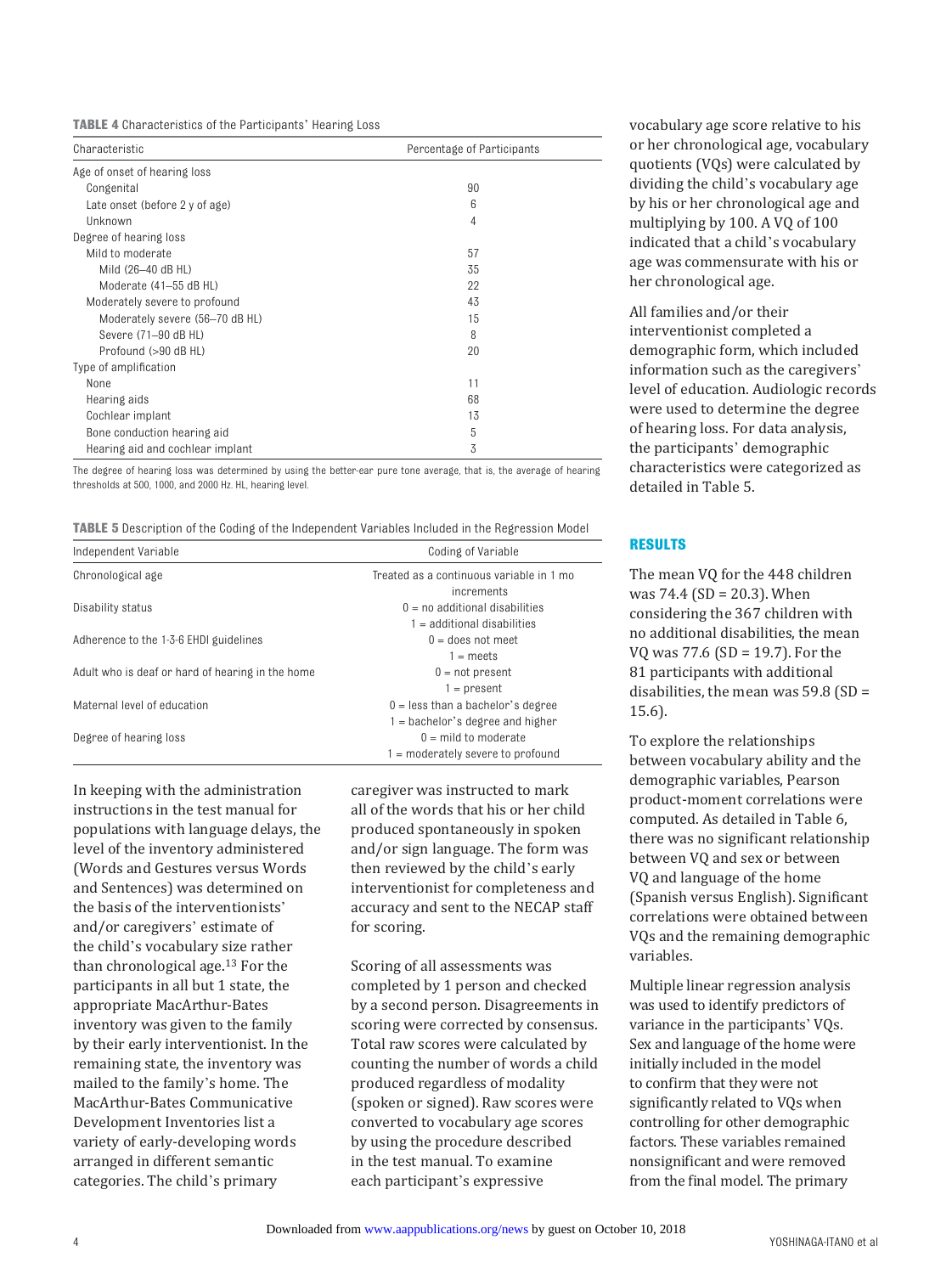**TABLE 6** Correlations Between VQ and Demographic Variables

|                                         |            | 2          | 3          | 4         | <sup>5</sup> | 6         |         | 8       | 9 |
|-----------------------------------------|------------|------------|------------|-----------|--------------|-----------|---------|---------|---|
| 1. VQ                                   |            |            |            |           |              |           |         |         |   |
| 2. Chronological age                    | $-0.50$ ** |            |            |           |              |           |         |         |   |
| 3. Disability status                    | $-0.34$ ** | 0.05       |            |           |              |           |         |         |   |
| 4. Meets EHDI                           | $0.27***$  | $-0.17$ ** | $-0.10*$   |           |              |           |         |         |   |
| 5. Adult who is deaf or hard of hearing | $0.21***$  | $-0.11*$   | $-0.15$ ** | 0.09      |              |           |         |         |   |
| 6. Level of education <sup>a</sup>      | $0.14***$  | 0.01       | $-0.02$    | 0.08      | 0.02         |           |         |         |   |
| 7. Degree of hearing lossb              | $-0.11$ *  | 0.03       | $-0.02$    | 0.04      | 0.06         | 0.05      |         |         |   |
| 8. Sex                                  | 0.02       | $-0.02$    | $-0.05$    | $-0.02$   | $-0.09$      | 0.003     | $-0.07$ |         |   |
| 9. Language of home <sup>c</sup>        | 0.01       | 0.07       | $-0.02$    | $0.17***$ | $0.13***$    | $0.17***$ | 0.01    | $-0.04$ |   |

<sup>a</sup> Level of education: below bachelor's degree versus bachelor's degree or higher.

b Degree of hearing loss: mild to moderate versus moderately severe to profound.

<sup>c</sup> Language of the home: English versus Spanish.

 $* P < 05$  2-tailed

\*\* *P* < .01, 2-tailed.

independent variable was whether the child met all 3 components of the EHDI 1-3-6 guidelines. Five additional independent variables were entered into the regression equation to explore and control for other factors known from previous research to be related to vocabulary outcomes. The overall model was significant  $(F_{6,441} =$ 51.0, *P* < .0005) and explained 41% of the variance in the children's expressive vocabulary abilities (see Table 7). All 6 predictor variables made a significant, independent contribution to the model.

On the basis of the results of the regression, and as shown in [Fig 1](#page-4-0), mean VQs were shown to decrease as chronological age increased. Although absolute vocabulary size increased with participant age, the gap between chronological and vocabulary age was greater for older children, resulting in lower VQs.

Higher VQs were predicted by the absence of additional disabilities, higher maternal level of education, lesser degrees of hearing loss, and the presence of a parent who was deaf and/or hard of hearing in the home. Even when controlling for these factors, meeting EHDI 1-3-6 guidelines was a significant predictor of vocabulary outcomes. The standardized β weight of .16 indicates that meeting EHDI guidelines had a meaningful impact on vocabulary outcomes in addition to being statistically significant. In comparing

**TABLE 7** Multiple Regression Predicting MacArthur Expressive VQ

| Participant Characteristics       | Standardized<br>Coefficient | Unstandardized<br>Coefficient | t test Value | P        |
|-----------------------------------|-----------------------------|-------------------------------|--------------|----------|
| Chronological age                 | $-0.44$                     | $-1.19$                       | $-11.80$     | < 0.0005 |
| Disability status                 | $-0.29$                     | $-14.97$                      | $-7.65$      | < 0.0005 |
| Meets EHDI guidelines             | 0.16                        | 6.42                          | 4.19         | < 0.0005 |
| Mother's level of education       | 0.12                        | 5.50                          | 3.37         | .001     |
| Degree of loss                    | $-0.12$                     | $-4.79$                       | $-3.19$      | .002     |
| Adult who is deaf/hard of hearing | 0.11                        | 5.74                          | 2.86         | .004     |



<span id="page-4-0"></span>**FIGURE 1**

VQs for participants as a function of chronological age.

the children who met the EHDI guidelines to those who did not, there was a 12-point difference in mean VQ. Mean VQ comparisons across all of the independent predictors are presented in [Fig 2.](#page-5-0)

To determine if the impact of meeting EHDI guidelines had a differential

effect across various demographic subgroups, 5 interaction terms (meets EHDI  $\times$  each of the remaining 5 independent variables) were created and evaluated within separate regression models that retained all 6 of the main effect variables. In all cases, the main

PEDIATRICS Volume 140, number 2, August 2017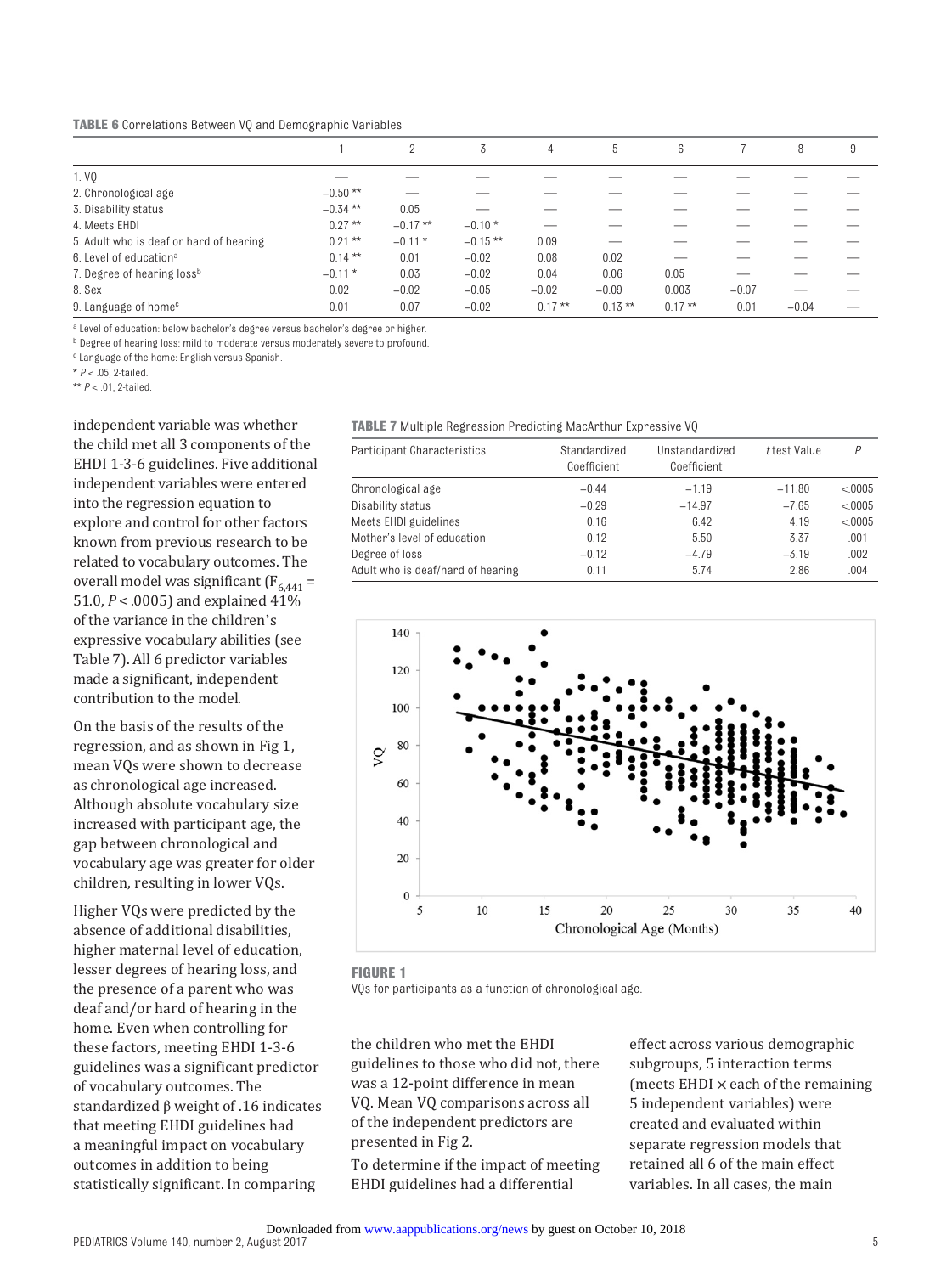

#### <span id="page-5-0"></span>**FIGURE 2**

Mean VQs and SD bars of subgroups on the basis of significant independent variables from the regression analysis (all participants included). BA +, Bachelor's degree or higher; Mild-Mod, mild to moderate hearing loss; Mod/Sev-Prof, moderately severe to profound hearing loss; < BA, less than a Bachelor's degree.

effects remained significant, and the interaction term was not significant  $(P > .05)$ . Thus, it appears that the benefits of meeting EHDI guidelines in terms of vocabulary outcomes are consistent across children with a wide range of demographic characteristics. Although there was no significant interaction between EHDI and disability status, to examine vocabulary performance in children with hearing loss without additional disabilities, mean comparisons across the different independent variables are presented for this no-additional-disabilities subgroup in [Fig 3.](#page-6-0)

To examine possible differences among children who did not meet the EHDI guidelines, participants were

divided into 4 groups: (1) meets both the identification and intervention criteria, (2) meets identification by 3 months but not intervention by 6 months, (3) meets intervention by 6 months but not identification by 3 months, and (4) does not meet either criteria. A one-way analysis of variance was conducted with VQ as the dependent variable and EHDI category as the independent and/or grouping variable. The main effect was significant  $(F_{3,437} =$ 11.26, *P* < .0005). The results of Scheffe post hoc tests revealed the group that met all EHDI criteria performed significantly better than the other 3 groups  $(P < .05$  across all comparisons). There was no significant difference in any of the post hoc pairwise comparisons

among the remaining 3 groups (*P* = .94 to .99). See Table 8 for means and SDs of the 4 groups.

# **Discussion**

This large, multistate study is the first to explore the benefits of meeting all 3 components of the EHDI 1-3-6 guidelines on the vocabulary outcomes of children with bilateral hearing loss. Higher VQs were associated with meeting EHDI guidelines even when controlling for a variety of other factors previously reported to impact language development. The lack of significant interactions indicated that the benefits of meeting the guidelines were consistent across a variety of demographic subgroups.

Despite the benefits for children who met the EHDI guidelines, the mean VQ of children without additional disabilities who met EHDI guidelines was 82, considerably less than the expected mean of 100. Particularly concerning is that 37% of this subgroup had VQs <75 (ie, below the 10th percentile). Although this percentage is substantially better than for those who did not meet EHDI guidelines (64% without additional disabilities had VQs <75), it points to the importance of identifying additional factors that may lead to improved vocabulary outcomes.

The percentage of children in the "meets EHDI" group who fell below the 10th percentile is similar to that reported by Vohr et al,<sup>10</sup> who also used the MacArthur-Bates Communicative Development Inventory (43% of their early-identified 18- to 24-montholds fell below the 10th percentile). Several studies have used the Child Development Inventory to measure the language skills of children with hearing loss. [8](#page-8-6)[,9,](#page-8-7)[23](#page-8-21) Direct comparisons with these studies cannot be drawn given that the Child Development Inventory yields substantially higher scores in children who are deaf or hard of hearing than the MacArthur-Bates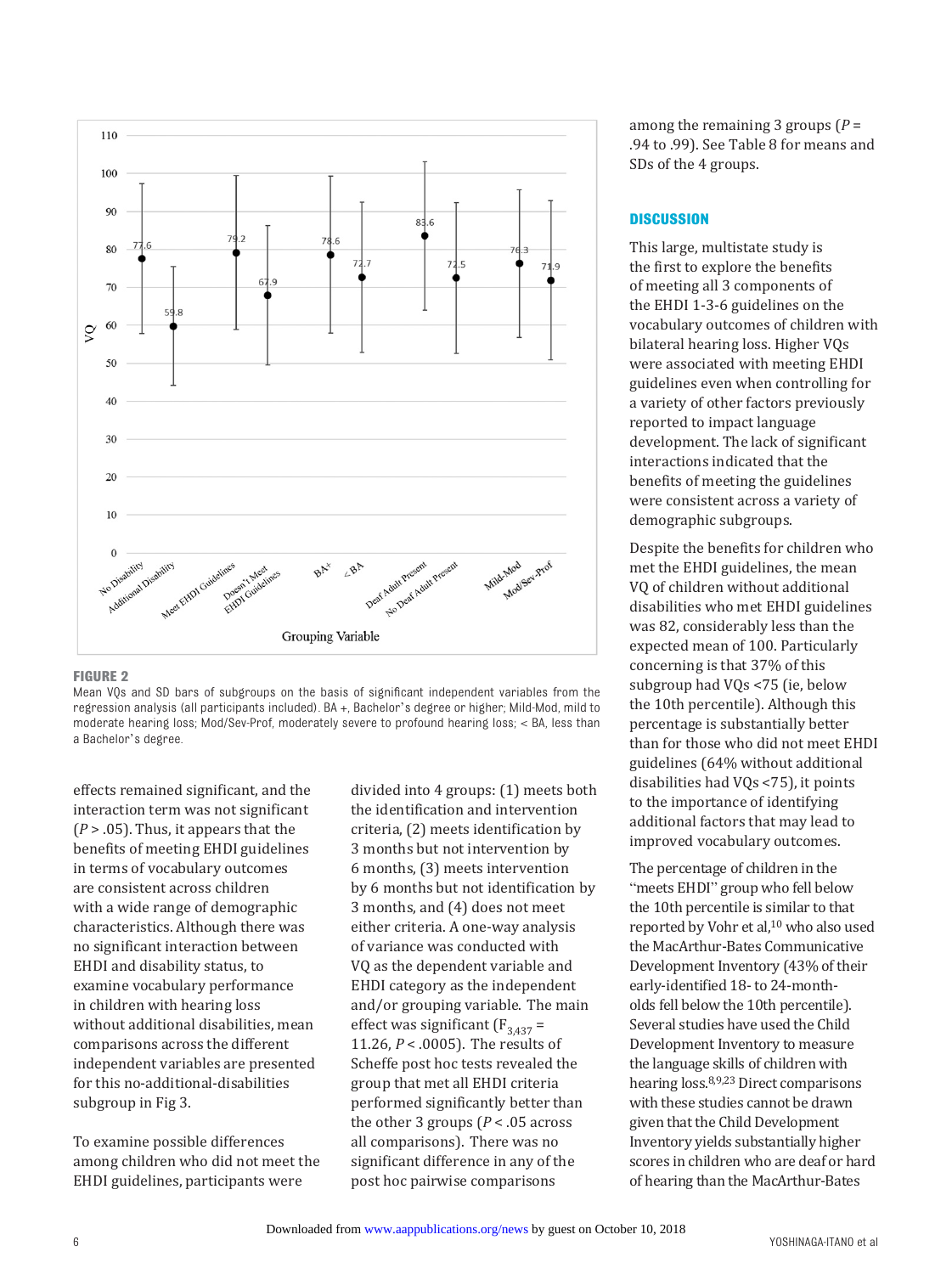

#### <span id="page-6-0"></span>**FIGURE 3**

Mean VQs and SD bars of subgroups on the basis of significant independent variables from the regression analysis (only children without additional disabilities included). BA +, Bachelor's degree or higher; Mild-Mod, mild to moderate hearing loss; Mod/Sev-Prof, moderately severe to profound hearing loss; < BA, less than a Bachelor's degree.

#### **TABLE 8** Mean VQs and SDs for 4 EHDI Groups

| EHDI Group                                     | Mean | SD   |
|------------------------------------------------|------|------|
| Identified by 3 mo; intervention by 6 mo       | 79.2 | 20.3 |
| Identified by 3 mo; intervention after 6 mo    | 66.7 | 16.7 |
| Identified after 3 mo; intervention by 6 mo    | 68.7 | 20.3 |
| Identified after 3 mo; intervention after 6 mo | 68.9 | 18.8 |

Communicative Development Inventory (on average by 11 quotient points).[24](#page-8-22)

The variables in this study associated with higher VQs are consistent with previous reports that found better vocabulary and other language outcomes to be related to the absence of additional disabilities.<sup>25</sup> lesser degrees of hearing loss, [3,](#page-8-1)[10](#page-8-8),[26](#page-8-24) the presence of a parent who is deaf or hard of hearing,[26](#page-8-24),[27](#page-9-0) and

higher maternal education. [28](#page-9-1) The association of lower VQs with increasing chronological age complements previous findings that, even when early-identified, children with hearing loss fail to match the vocabulary acquisition trajectory of children who are hearing. [10](#page-8-8),[29](#page-9-2)[,30](#page-9-3) This suggests that many children with hearing loss fail to keep pace with the exponentially increasing vocabulary growth demonstrated by hearing children as they move beyond 18

months of age (ie, from producing an average of 9 new words per month to 40 words per month). [13](#page-8-11)

Comparing children without additional disabilities who were younger than and older than 24 months of age revealed a 19-point difference in their mean VQs (younger group = 88.9; older group = 69.9). This significant drop is important to consider when describing the vocabulary abilities of children between birth and 3 years of age. Specifically, mean scores may be misleading because they are likely to underrepresent the abilities of younger children and overrepresent the abilities of older children. The low mean VQ of older children is concerning. This mean is well below the 10th percentile, indicating a significant risk for continued, substantial language delays. Awareness of the magnitude of typical growth is critical when setting early intervention goals for young children with hearing loss, and studies exploring strategies to increase the effectiveness of early intervention are needed.

One such strategy that warrants further investigation is how to most effectively include adults who are deaf or hard of hearing in the intervention process. This strategy is supported by the finding that better vocabulary outcomes were apparent in children for whom one or both parents were deaf or hard of hearing. Although this finding may be due in part to a quicker emotional adjustment to having a child with hearing loss and, for those parents who used sign language, to a fluent command of the language, it is also likely that these parents (who included both those who did and did not use sign language) have firsthand knowledge of effective communication strategies that can maximize vocabulary acquisition.

Examining the contribution of parental communication mode to expressive vocabulary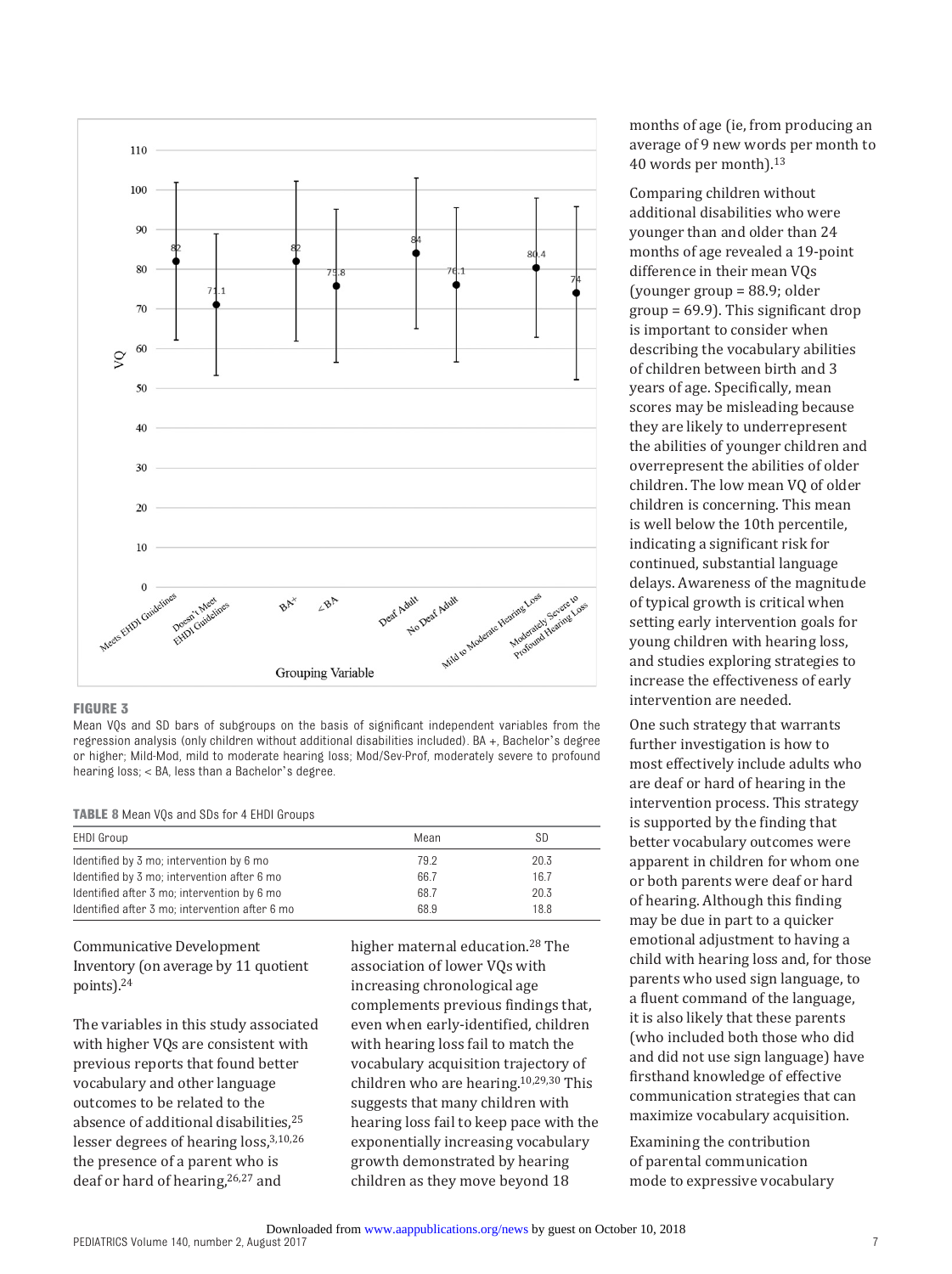acquisition is an additional area that warrants future exploration. Given that families may change their communication approach over time and, if they choose to use sign language, are likely to vary in the extent and fluency with which sign language is used over time, this question is best explored in future research through a longitudinal design.

A limitation of this study is that only a single aspect of language was examined: expressive vocabulary. Future studies should consider additional components of language, including comprehension, syntax, and pragmatics. A second limitation is that disability status was determined by parent and/or interventionist report. It is likely that some children in the "no disability" group actually had an additional disability that was not yet apparent to their parent and/or interventionist. A further limitation is the potential for selection bias. Because of the nature of the data collection process, it was not possible to compare children and/or families who chose to participate in the study with those who declined. However, given the close correspondence between the characteristics of the present sample and the results of the Gallaudet Research Institute survey,<sup>12</sup> this sample appears to be representative of the population of children living in the United States who are deaf or hard of hearing.

# **Conclusions**

The results of this study underscore the importance of current efforts to decrease the age at which children are identified with hearing loss and enrolled in early intervention. Given that, across the participating states, only one-half to two-thirds of children met the EHDI 1-3-6 guidelines, much work still needs to be done to ensure that all children are screened by 1 month of age, diagnosed with hearing loss by 3 months of age, and enrolled in intervention by 6 months of age. This requires a team approach that includes newborn screening personnel, audiologists, early interventionists, and state-based EHDI surveillance programs that monitor and facilitate timely transition from screening to diagnosis to intervention. Pediatricians and other pediatric medical professionals are critical members of this team. Parents look to their child's primary care providers for advice, and these professionals have the ability to motivate families whose children have not passed a hearing screen to seek timely assessment of their child's hearing and prompt enrollment in intervention when hearing loss is confirmed.

The independent variables in the current study explained only 41% of the variance in vocabulary outcomes. Given that a substantial proportion

of the children performed below the average range, understanding additional factors that influence vocabulary development is critical. Future studies should examine variables such as family involvement, parent–child interaction, compliance with amplification use, intensity of intervention services, and characteristics of early intervention providers and programs. In addition, examining factors that influence vocabulary acquisition rates within a longitudinal design may provide additional information that can support improved outcomes for children who are deaf or hard of hearing.

# **Acknowledgments**

We express our appreciation to the families, early interventionists, and agencies that participated in this project. We also gratefully acknowledge Dr Craig Mason for his guidance on and review of the statistical methods used in this study.

#### **Abbreviations**

ANSD: auditory neuropathy spectrum disorder EHDI: Early Hearing Detection and Intervention NECAP: National Early Childhood Assessment Project UNHS: universal newborn hearing screening VQ: vocabulary quotient

Address correspondence to Christine Yoshinaga-Itano, PhD, Institute of Cognitive Science, University of Colorado Boulder, 594 UCB, Boulder, CO 80309. E-mail: [christie.yoshi@colorado.edu](mailto:)

PEDIATRICS (ISSN Numbers: Print, 0031-4005; Online, 1098-4275).

Copyright © 2017 by the American Academy of Pediatrics

**FINANCIAL DISCLOSURE:** The authors have indicated they have no financial relationships relevant to this article to disclose.

**FUNDING:** This study was funded by the Disability Research and Dissemination Center through its grant 5U01DD001007, FAIN U01DD001007 from the Centers for Disease Control and Prevention.

**POTENTIAL CONFLICT OF INTEREST:** The authors have indicated they have no potential conflicts of interest to disclose.

Accepted for publication May 2, 2017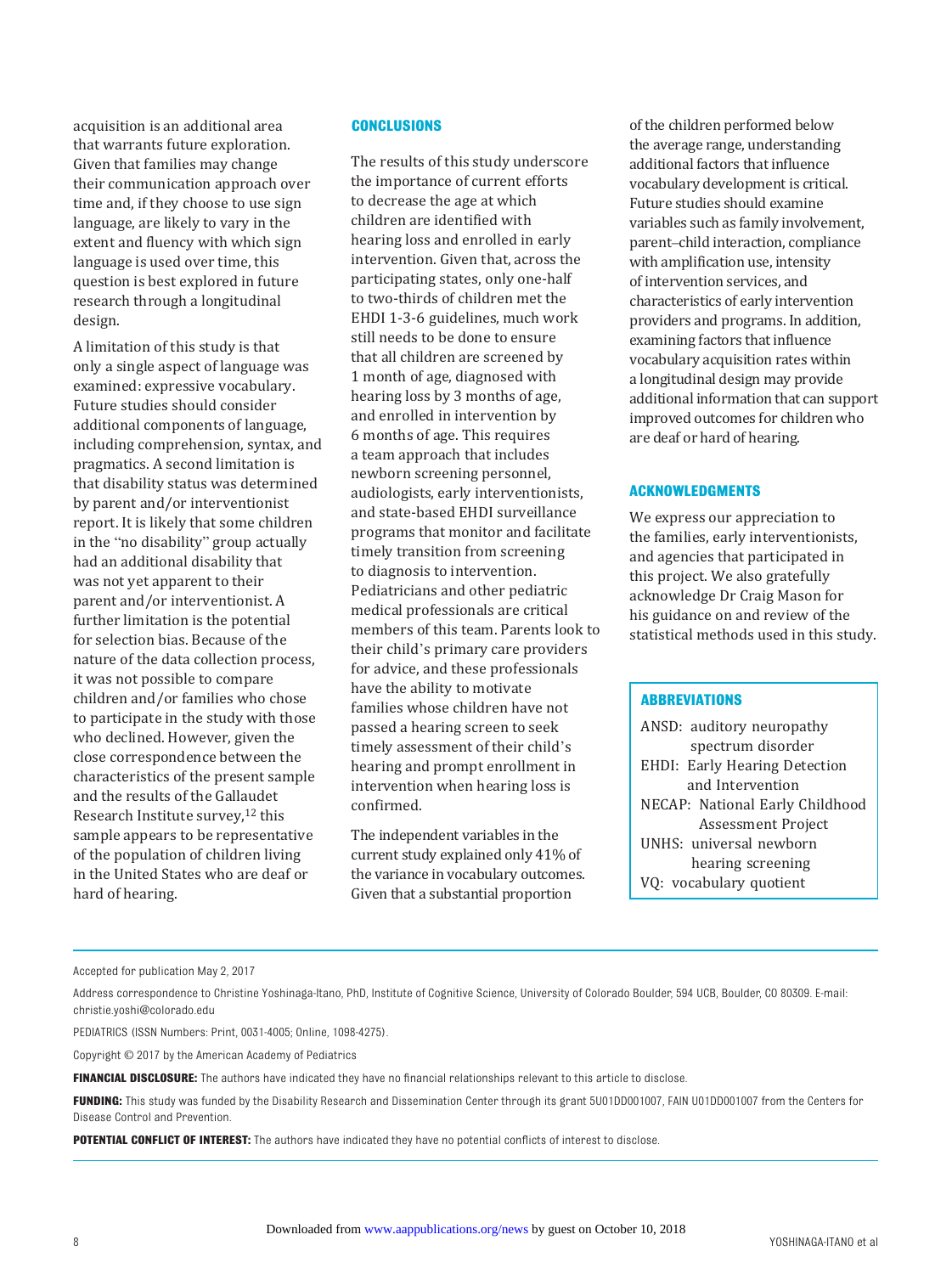#### **References**

- <span id="page-8-0"></span>1. American Speech-Language-Hearing Association (ASHA). Effects of hearing loss on development. Available at: [www.asha.org/public/](www.asha.org/public/hearing/effects-of-hearing-loss-on-development) [hearing/effects-of-hearing-loss-on](www.asha.org/public/hearing/effects-of-hearing-loss-on-development)[development](www.asha.org/public/hearing/effects-of-hearing-loss-on-development). Accessed February 12, 2017
- 2. Nott P, Cowan R, Brown PM, Wigglesworth G. Early language development in children with profound hearing loss fitted with a device at a young age: part I–the time period taken to acquire first words and first word combinations. *Ear Hear*. 2009;30(5):526–540
- <span id="page-8-1"></span>3. Tomblin JB, Harrison M, Ambrose SE, Walker EA, Oleson JJ, Moeller MP. Language outcomes in young children with mild to severe hearing loss. *Ear Hear*. 2015;36(suppl 1):76S–91S
- <span id="page-8-2"></span>4. American Academy of Pediatrics, Joint Committee on Infant Hearing. Year 2007 position statement: principles and guidelines for early hearing detection and intervention programs. *Pediatrics*. 2007;120(4):898–921
- <span id="page-8-3"></span>5. Wake M, Ching TYC, Wirth K, et al. Population outcomes of three approaches to detection of congenital hearing loss. *Pediatrics*. 2016;137(1):1–10
- <span id="page-8-4"></span>6. Kennedy CR, McCann DC, Campbell MJ, et al. Language ability after early detection of permanent childhood hearing impairment. *N Engl J Med*. 2006;354(20):2131–2141
- <span id="page-8-5"></span>7. Pimperton H, Blythe H, Kreppner J, et al. The impact of universal newborn hearing screening on long-term literacy outcomes: a prospective cohort study. *Arch Dis Child*. 2016;101(1):9–15
- <span id="page-8-6"></span>8. Korver AMH, Konings S, Dekker FW, et al; DECIBEL Collaborative Study Group. Newborn hearing screening vs later hearing screening and developmental outcomes in children with permanent childhood hearing impairment. *JAMA*. 2010;304(15):1701–1708
- <span id="page-8-7"></span>9. Yoshinaga-Itano C, Sedey AL, Coulter DK, Mehl AL. Language of early- and

later-identified children with hearing loss. *Pediatrics*. 1998;102(5):1161–1171

- <span id="page-8-8"></span>10. Vohr B, Jodoin-Krauzyk J, Tucker R, et al. Expressive vocabulary of children with hearing loss in the first 2 years of life: impact of early intervention. *J Perinatol*. 2011;31(4):274–280
- <span id="page-8-9"></span>11. Meinzen-Derr J, Wiley S, Choo DI. Impact of early intervention on expressive and receptive language development among young children with permanent hearing loss. *Am Ann Deaf*. 2011;155(5):580–591
- <span id="page-8-10"></span>12. Gallaudet Research Institute. *Regional and National Summary Report of Data From the 2009-2010 Annual Survey of Deaf and Hard of Hearing Children and Youth*. Washington, DC: GRI, Gallaudet University; 2011
- <span id="page-8-11"></span>13. Fenson L, Marchman VA, Thal DJ, Dale PS, Reznick JS. *MacArthur-Bates Communicative Development Inventories: User's Guide and Technical Manual*. Baltimore, MD: Brookes; 2007
- <span id="page-8-12"></span>14. Bennetts SK, Mensah FK, Westrupp EM, Hackworth NJ, Reilly S. The agreement between parent-reported and directly measured child language and parenting behaviors. *Front Psychol*. 2016;7:1710
- <span id="page-8-13"></span>15. Bornstein MH, Haynes OM. Vocabulary competence in early childhood: measurement, latent construct, and predictive validity. *Child Dev*. 1998;69(3):654–671
- <span id="page-8-14"></span>16. Heilmann J, Ellis Weismer S, Evans J, Hollar C. Utility of the MacArthur-Bates communicative development inventory in identifying language abilities of late-talking and typically developing toddlers. *Am J Speech Lang Pathol*. 2005;14(1):40–51
- <span id="page-8-15"></span>17. Thal DJ, O'Hanlon L, Clemmons M, Fralin L. Validity of a parent report measure of vocabulary and syntax for preschool children with language impairment. *J Speech Lang Hear Res*. 1999;42(2):482–496
- <span id="page-8-16"></span>18. Castellanos I, Pisoni DB, Kronenberger WG, Beer J. Early expressive language skills predict long-term neurocognitive outcomes in cochlear implant users: evidence from the MacArthur–Bates

Communicative Development Inventories. *Am J Speech Lang Pathol*. 2016;25(3):381–392

- <span id="page-8-17"></span>19. Thal D, Desjardin JL, Eisenberg LS. Validity of the MacArthur-Bates Communicative Development Inventories for measuring language abilities in children with cochlear implants. *Am J Speech Lang Pathol*. 2007;16(1):54–64
- <span id="page-8-18"></span>20. Jackson-Maldonado D, Thal D, Fenson L, Marchman VA, Newton T, Conboy BT. *MacArthur Inventarios Del Desarrollo de Habilidades Comunicativas (Inventarios): User's Guide and Technical Manual*. Baltimore, MD: Brookes; 2003
- <span id="page-8-19"></span>21. Can DD, Ginsburg-Block M, Golinkoff RM, Hirsh-Pasek K. A long-term predictive validity study: can the CDI Short Form be used to predict language and early literacy skills four years later? *J Child Lang*. 2013;40(4):821–835
- <span id="page-8-20"></span>22. Rowe ML, Raudenbush SW, Goldin-Meadow S. The pace of vocabulary growth helps predict later vocabulary skill. *Child Dev*. 2012;83(2):508–525
- <span id="page-8-21"></span>23. Tomblin JB, Barker BA, Spencer LJ, Zhang X, Gantz BJ. The effect of age at cochlear implant initial stimulation on expressive language growth in infants and toddlers. *J Speech Lang Hear Res*. 2005;48(4):853–867
- <span id="page-8-22"></span>24. Sedey AL, Yoshinaga-Itano C, Wiggin M. Language outcomes across 12 states: strengths, limitations, and predictors of success. In: *Early Hearing Detection and Intervention Conference*; April 14, 2014; Jacksonville, FL
- <span id="page-8-23"></span>25. Verhaert N, Willems M, Van Kerschaver E, Desloovere C. Impact of early hearing screening and treatment on language development and education level: evaluation of 6 years of universal newborn hearing screening (ALGO) in Flanders, Belgium. *Int J Pediatr Otorhinolaryngol*. 2008;72(5): 599–608
- <span id="page-8-24"></span>26. Vohr B, Jodoin-Krauzyk J, Tucker R, Johnson MJ, Topol D, Ahlgren M. Early language outcomes of early-identified infants with permanent hearing loss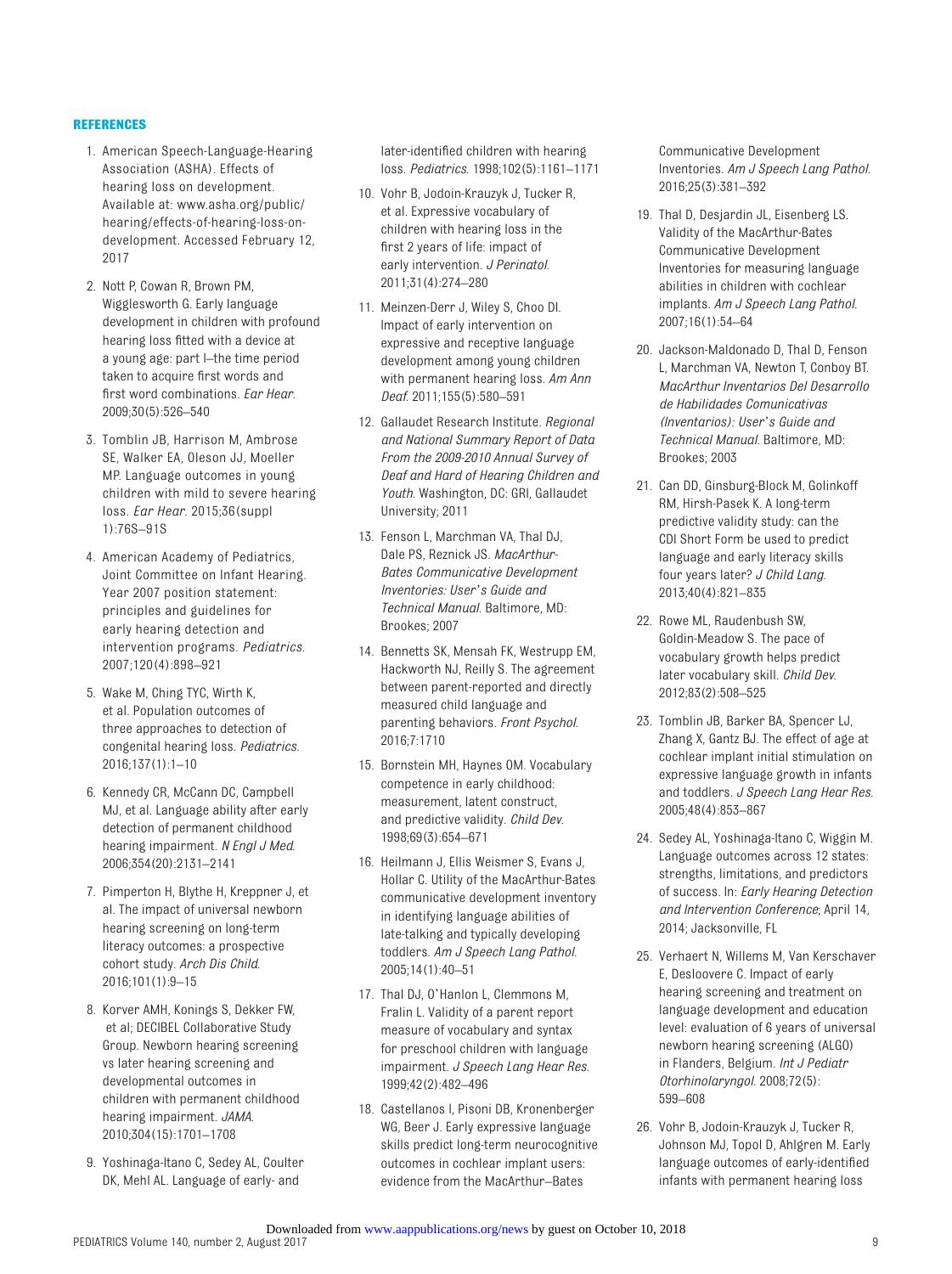at 12 to 16 months of age. *Pediatrics*. 2008;122(3):535–544

- <span id="page-9-0"></span>27. Hassanzadeh S. Outcomes of cochlear implantation in deaf children of deaf parents: comparative study. *J Laryngol Otol*. 2012;126(10):989–994
- <span id="page-9-1"></span>28. Niparko JK, Tobey EA, Thal DJ, et al; CDaCI Investigative Team. Spoken

language development in children following cochlear implantation. *JAMA*. 2010;303(15): 1498–1506

<span id="page-9-2"></span>29. Moeller MP, Hoover B, Putman C, et al. Vocalizations of infants with hearing loss compared with infants with normal hearing: part

II–transition to words. *Ear Hear*. 2007;28(5):628–642

<span id="page-9-3"></span>30. Moeller MP. Early intervention and language development in children who are deaf and hard of hearing. *Pediatrics*. 2000;106(3). Available at: [www.pediatrics.org/cgi/content/full/](www.pediatrics.org/cgi/content/full/106/3/e43) [106/3/e43](www.pediatrics.org/cgi/content/full/106/3/e43)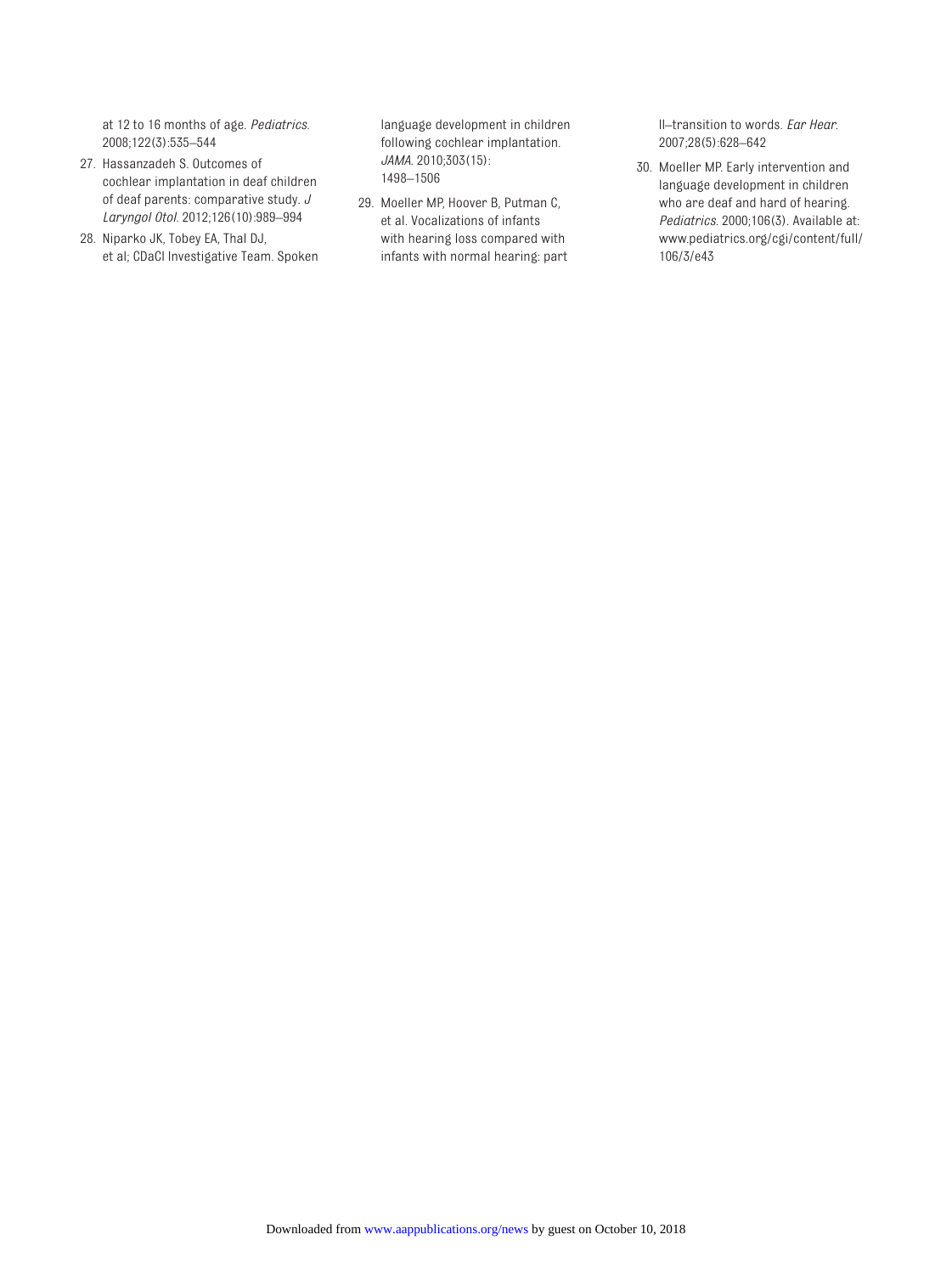# **Early Hearing Detection and Vocabulary of Children With Hearing Loss**

*Pediatrics* originally published online July 8, 2017; Christine Yoshinaga-Itano, Allison L. Sedey, Mallene Wiggin and Winnie Chung

| <b>Updated Information &amp;</b><br><b>Services</b> | including high resolution figures, can be found at:<br>http://pediatrics.aappublications.org/content/early/2017/07/06/peds.2<br>016-2964                                                                                                                                                                                                                                                                                                                                                                                                                     |
|-----------------------------------------------------|--------------------------------------------------------------------------------------------------------------------------------------------------------------------------------------------------------------------------------------------------------------------------------------------------------------------------------------------------------------------------------------------------------------------------------------------------------------------------------------------------------------------------------------------------------------|
| <b>References</b>                                   | This article cites 25 articles, 4 of which you can access for free at:<br>http://pediatrics.aappublications.org/content/early/2017/07/06/peds.2<br>$016 - 2964 \# BIBL$                                                                                                                                                                                                                                                                                                                                                                                      |
| <b>Subspecialty Collections</b>                     | This article, along with others on similar topics, appears in the<br>following collection(s):<br><b>Administration/Practice Management</b><br>http://www.aappublications.org/cgi/collection/administration:practice<br>_management_sub<br><b>System-Based Practice</b><br>http://www.aappublications.org/cgi/collection/system-based_practice<br>sub<br><b>Fetus/Newborn Infant</b><br>http://www.aappublications.org/cgi/collection/fetus:newborn_infant_<br>sub<br><b>Birth Defects</b><br>http://www.aappublications.org/cgi/collection/birth_defects_sub |
| Permissions & Licensing                             | Information about reproducing this article in parts (figures, tables) or<br>in its entirety can be found online at:<br>http://www.aappublications.org/site/misc/Permissions.xhtml                                                                                                                                                                                                                                                                                                                                                                            |
| <b>Reprints</b>                                     | Information about ordering reprints can be found online:<br>http://www.aappublications.org/site/misc/reprints.xhtml                                                                                                                                                                                                                                                                                                                                                                                                                                          |